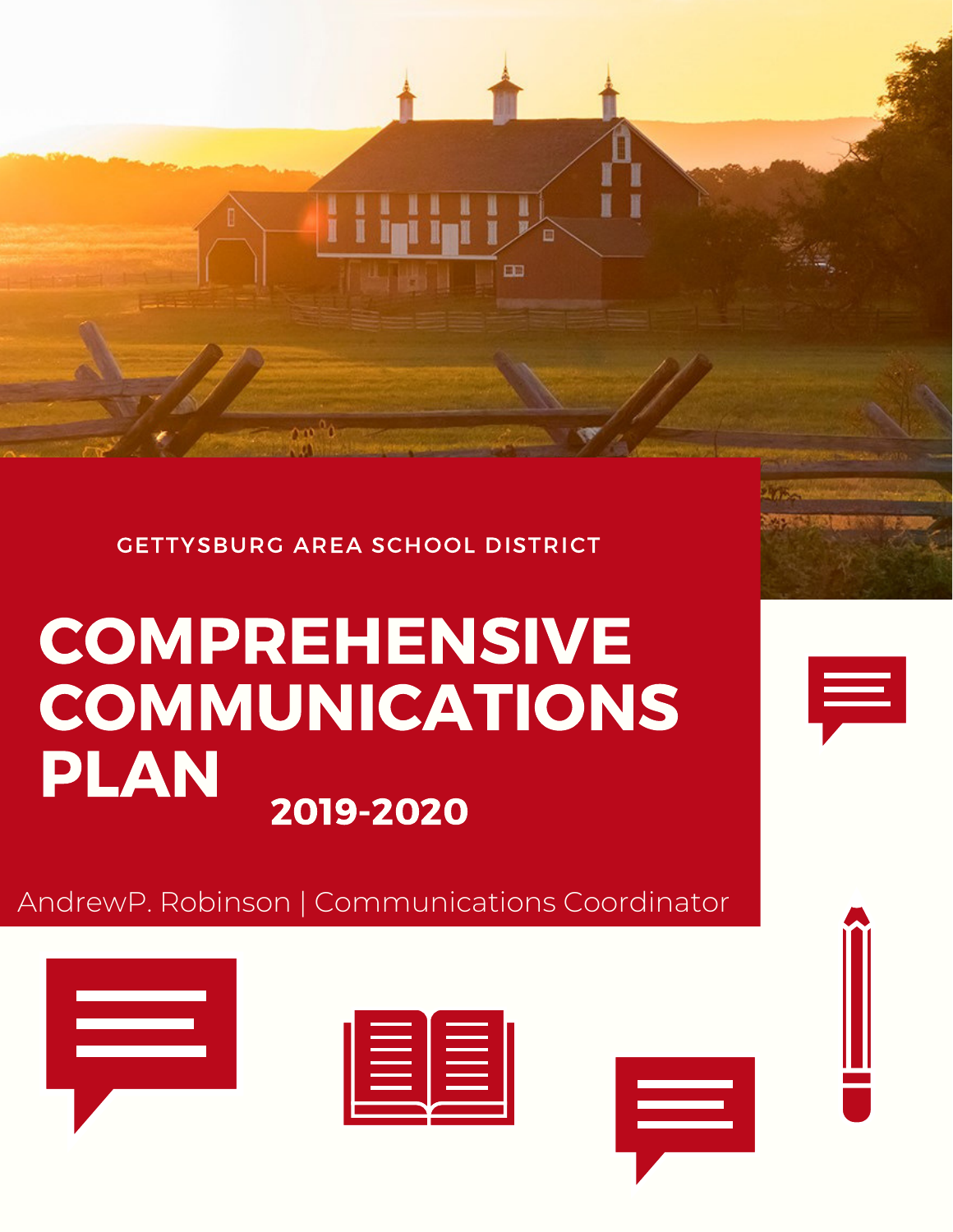### **TABLE OF CONTENTS**

<span id="page-1-0"></span>

| <b>PAGE</b> | <b>TOPIC</b>                                               |
|-------------|------------------------------------------------------------|
| 2           | <b>Table of Contents</b>                                   |
| 3           | <b>Comprehensive Communications Plan Background</b>        |
| 3           | <b>Communications Office Mission</b>                       |
| 3           | <b>District Strategies and Benchmarks</b>                  |
| 4           | Intent                                                     |
| $4 - 5$     | Stakeholders                                               |
| 6           | <b>Comprehensive Communications Plan</b>                   |
| 7           | <b>Appendix</b>                                            |
| 8           | <b>Working with the Media</b>                              |
| $9 - 11$    | <b>Social Media Policy Guidelines</b>                      |
| 12          | <b>Guide to Responding Online</b>                          |
| 13          | Crisis/Emergency Communications Plan                       |
| 14          | <b>Gettysburg Area School District Branding Guidelines</b> |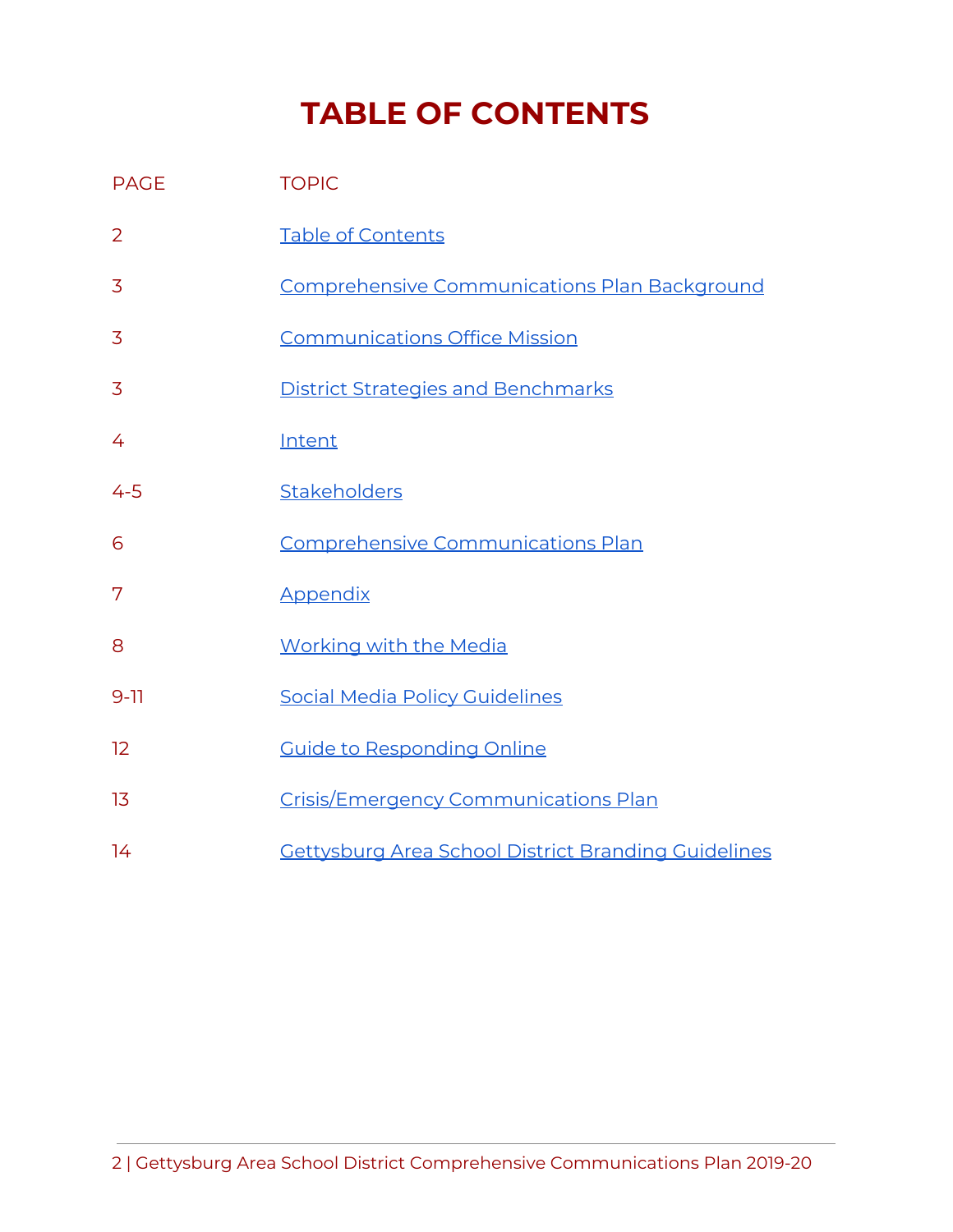## <span id="page-2-0"></span>**COMPREHENSIVE COMMUNICATIONS PLAN BACKGROUND**

Gettysburg Area School District strives for open, honest and ongoing communication with our stakeholders. We understand that maintaining a two-way conversation with stakeholders is essential for building relationships that are the foundation for a strong public school system.

This communications plan was designed to establish a comprehensive and integrated communications process for effective communication with all stakeholders. It aligns with the district's strategies and benchmarks.

This communications plan is a working document that is reviewed on an annual basis by the Communications Office. In all communications, the Board of Education and Gettysburg administration strive to disseminate accurate and timely information about district policies, procedures, achievements, decisions and critical issues. We are committed to minimize misinformation, observe confidentiality and other restrictions imposed by law and Board policy, and to promote a climate of trust between the school district and its stakeholders.

### <span id="page-2-1"></span>**COMMUNICATIONS OFFICE MISSION**

The mission of the Gettysburg Area School District Communications Office supports the district's partnership with its stakeholders by providing open, transparent and strategic communication through extending our reach to hear the voices of everyone in our community in order to have a positive impact on all Gettysburg students.

### <span id="page-2-2"></span>**DISTRICT STRATEGIES AND BENCHMARKS**

- Student Success
- Student Learning
- Manage Resources
- Community Relations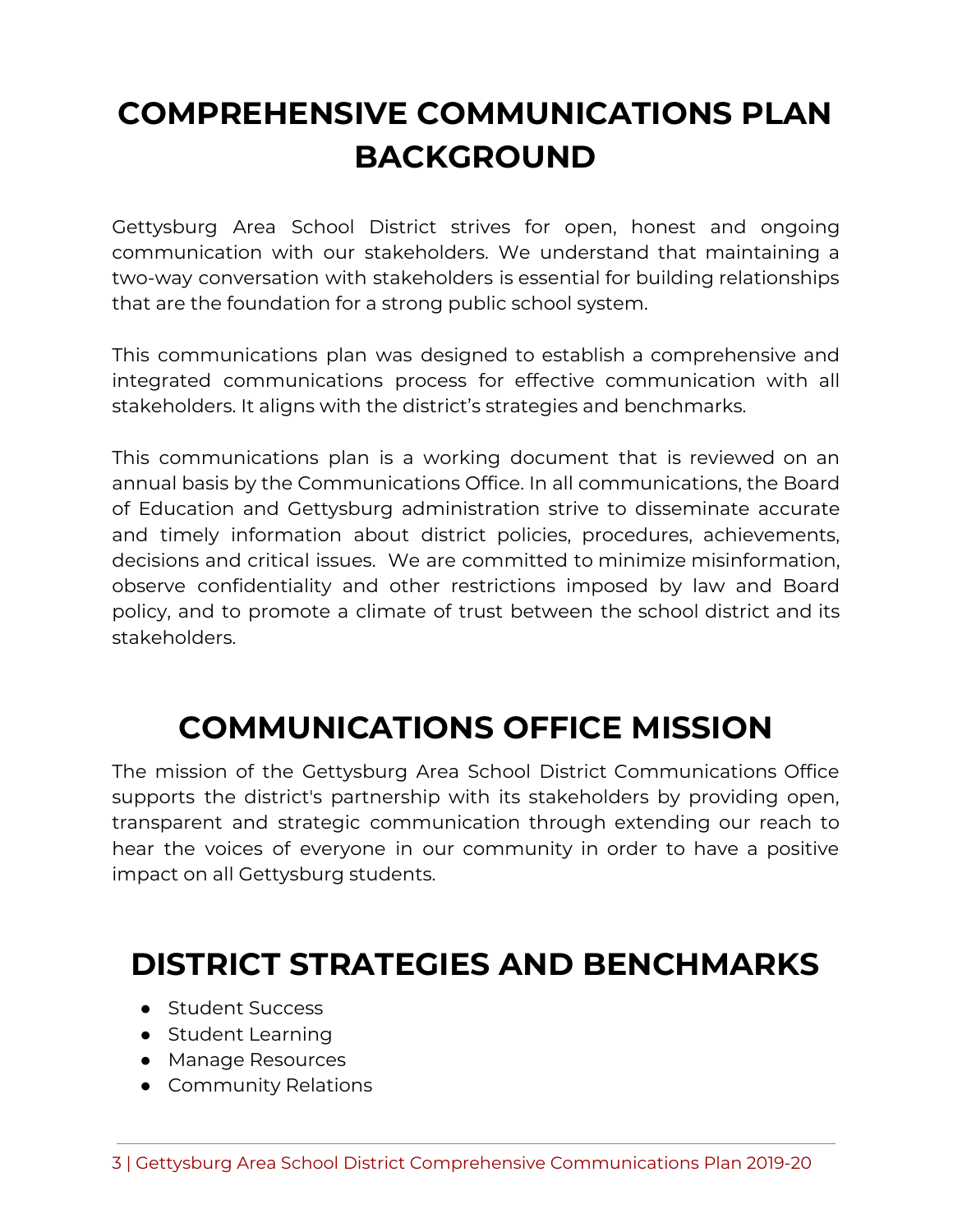### **INTENT**

<span id="page-3-0"></span>The Comprehensive Communications Plan is intended to achieve the following:

- Implement a communications program that assists the district to achieve its strategies and benchmarks.
- Build strong relationships with all stakeholders.
- <span id="page-3-1"></span>● Enable the district to present itself accurately to audiences.

## **STAKEHOLDERS**

Gettysburg Area School District is committed to ongoing communication with our schools and with the community. The goals presented in this communications plan are based on meeting the goals of these main audiences:

- Internal
	- Administration
	- Board of Education
	- Classified/Support staff
	- Professional Staff
	- School Resource Officer
- Parents and Students
	- Students
	- Parents/Guardians
	- Parent Organizations
	- Student Organizations
- External
	- Taxpayers
	- Business leaders
	- Chamber of Commerce
	- Media
	- Alumni
	- Gettysburg Area Education Foundation
	- Government officials
	- New residents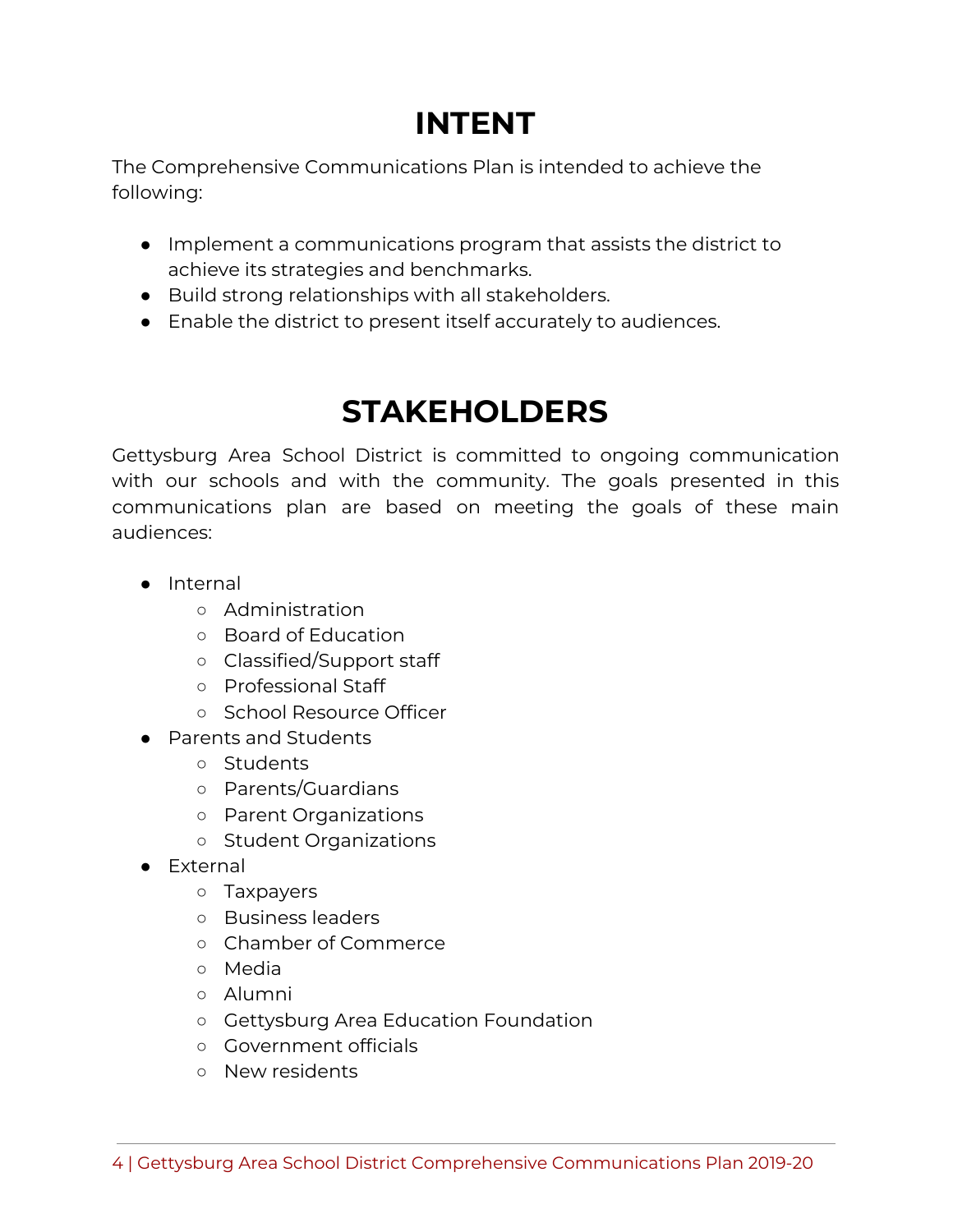- Prospective residents
- Neighboring school districts

## **COMMUNICATION CHANNELS**

The district can more effectively provide consistent and unified messages by identifying and managing all communication avenues. A multifaceted approach to overall communications helps to ensure greater impact of messages. The following list details the internal, external and interpersonal communication channels Gettysburg Area School District utilizes:

- Electronic
	- Website
		- District homepage
		- School homepages
	- Social Media
		- Facebook
		- Twitter
		- Instagram
		- YouTube
		- School district social media pages
	- Internal eNewsletter
	- External eNewsletter
	- Google calendars
	- Peachjar
	- Blackboard Connect
	- Skyward
	- Email
- Print
	- *The Vision* newsletter
	- New resident brochure
- Media
	- *○ Gettysburg Times*
	- Other print media
	- Local television media
- Interpersonal
	- Board of Education (bi-monthly meetings)
	- Back-to-School Opening Day celebration (annually, for all staff)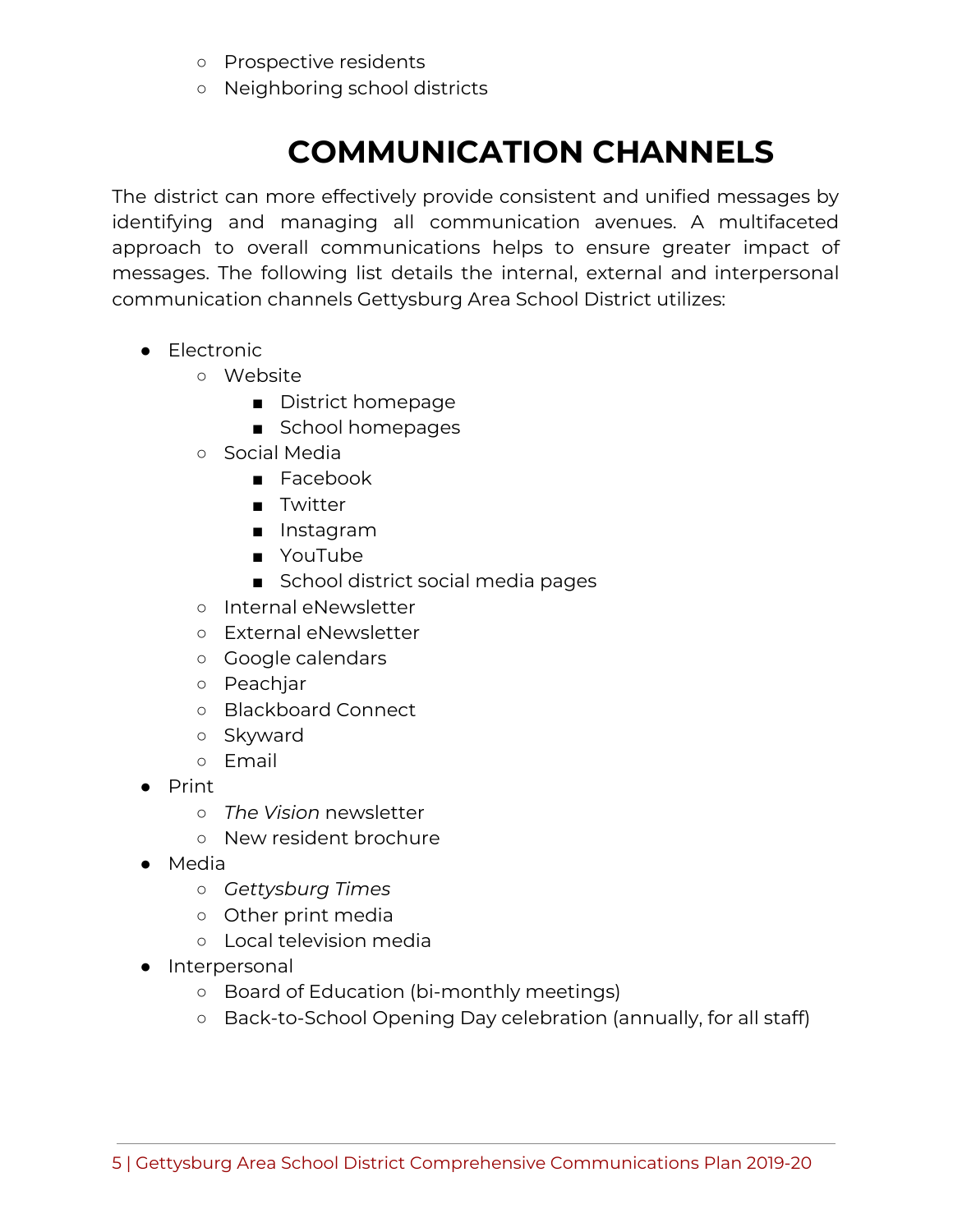*Communications Goal 1*: Refine the use of current tools (social media, app, e-newsletters, etc.) to ensure they are used to maximum capacity.

#### *Objectives*

- Increase digital media following (see below chart) through organic reach.
- Increase positive/informational social media posts over the previous year by 5% (2018-19, Facebook: 307, Twitter: 258, Instagram: 195)

| Platform               | Current (July 2019) | One Year Out (July 2020)      |
|------------------------|---------------------|-------------------------------|
| Facebook               | 3,961               | $+8\%$ (+317) = 4,248         |
| Twitter                | 526                 | $+20\% (+105) = 631$          |
| Instagram              | 1,097               | $+12\%$ (+132) = <b>1,229</b> |
| <b>GASD Mobile App</b> | 569                 | $+60\% (+34) = 910$           |
| Internal eNewsletter   | 0                   |                               |
| External eNewsletter   | 0                   |                               |

| Strategy                                              | Audience   | Person | Timeline <sup>'</sup> |
|-------------------------------------------------------|------------|--------|-----------------------|
| ***** Develop, implement, maintain and track a social | ' District | Andrew | Ongoing               |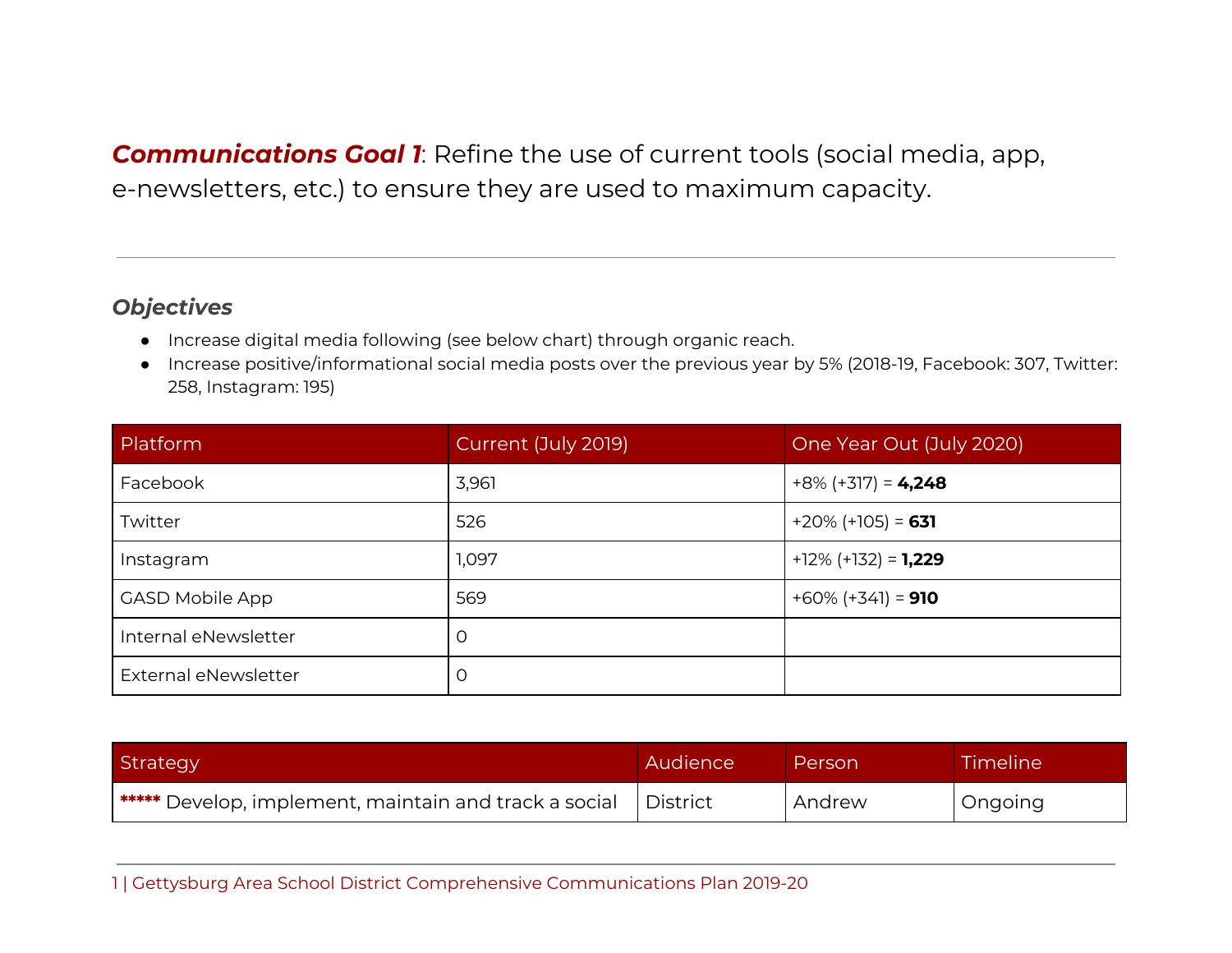| media editorial calendar for the 2019-20 school year                                                                         |                                                         |        |                                                                                 |
|------------------------------------------------------------------------------------------------------------------------------|---------------------------------------------------------|--------|---------------------------------------------------------------------------------|
| ***** Weekly analysis of social media metrics for board<br>update and archival                                               | Internal<br><b>Board</b>                                | Andrew | Weekly                                                                          |
| ***** Create "events" on Facebook for major events<br>within the district for which we want parent/<br>community involvement | Parents<br>Staff<br>Community                           | Andrew | Post<br>approximately 1<br>month in<br>advance<br>Remind 1 week<br>& 2 days out |
| Personalize/humanize district stories via social media<br>with continued use of #GASDisGreat                                 | Parents<br><b>Staff</b><br><b>Students</b><br>Community | Andrew | Ongoing                                                                         |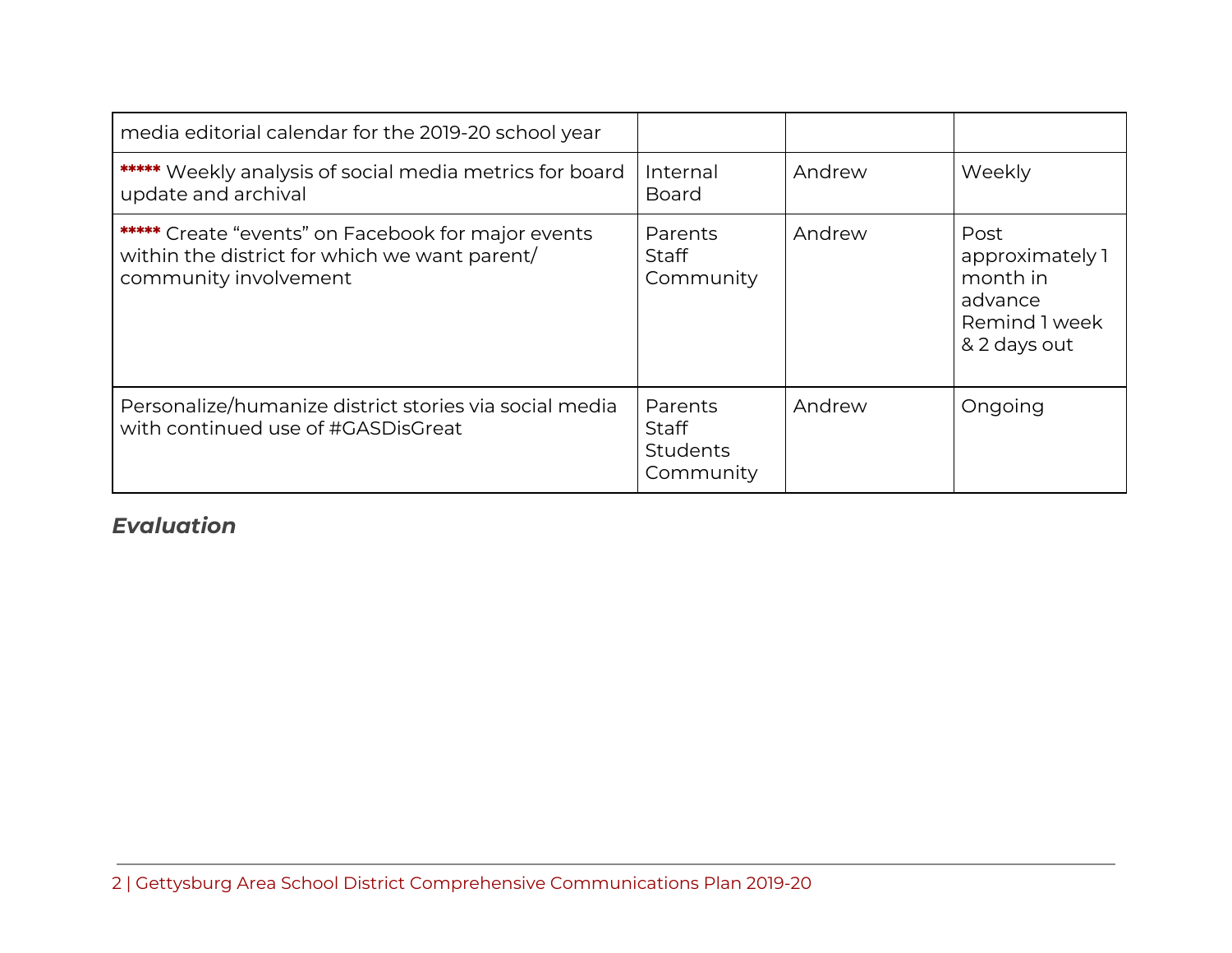**Communications Goal 2**: Develop and maintain positive, collaborative relationships with all stakeholders (students, parents, staff and community) to strengthen support for the Gettysburg Area School District.

#### *Objectives*

● Increase positive communication to students, parents and the community of Gettysburg Area School District's mission, vision, goals and programs by at least 50% as measured by qualitative and quantitative data by the end of 2019-20.

| <b>Strategy</b>                                                                                                              | Audience                                  | Person                                   | Timeline                                        |
|------------------------------------------------------------------------------------------------------------------------------|-------------------------------------------|------------------------------------------|-------------------------------------------------|
| Create dynamic videos to highlight district curriculum                                                                       | Parents<br>Staff<br>Students<br>Community | Andrew                                   | November, April                                 |
| Highlight alumni through the district spotlight<br>initiative                                                                | Students                                  | Andrew                                   | Monthly                                         |
| ***** Recognize staff, volunteers and community<br>partners through the GASD Glows Program -<br>Highlighting GASD's Greatest | Parents<br>Staff<br>Community             | Andrew, district<br>staff &<br>community | Every other<br>month<br>beginning in<br>October |
| Send out 2019-20 communications survey (the last<br>one was sent out 2017-18)                                                | Parents<br>Staff                          | Andrew & Jason                           | Spring 2020                                     |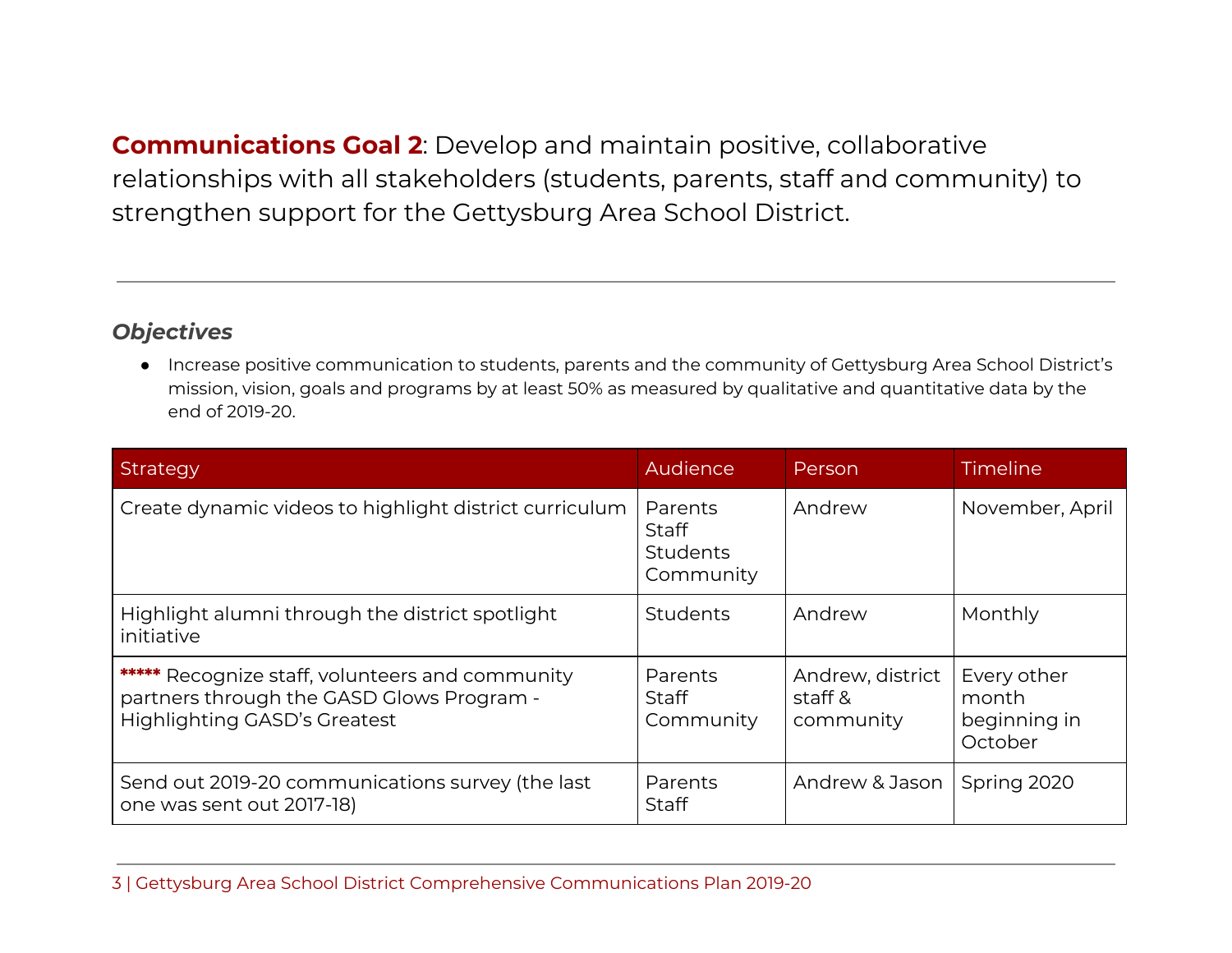|                                                                                                                                                                                                                 | Students<br>Community                                   |                |                                    |
|-----------------------------------------------------------------------------------------------------------------------------------------------------------------------------------------------------------------|---------------------------------------------------------|----------------|------------------------------------|
| Communicate key messages using a variety of media,<br>including but not limited to district and school<br>websites, social media, mobile app, texting, e-mail,<br>e-newsletters, print media and/or direct mail | Parents<br><b>Staff</b><br><b>Students</b><br>Community | Andrew         | Ongoing                            |
| Create and send an external district e-newsletter once<br>per quarter, detailing positive news from around the<br>district and dates to remember                                                                | Parents<br><b>Staff</b><br>Students<br>Community        | Andrew         | October,<br>January, March,<br>May |
| Create "A Second Grade Conversation" video that will<br>be shown on the district opening day and through<br>social media                                                                                        | Parents<br><b>Staff</b><br>Community                    | Andrew & Jason | August 2019                        |
| ***** #ThankATeacher Campaign 2020                                                                                                                                                                              | Parents<br><b>Staff</b><br><b>Students</b><br>Community | Andrew         | May 2020                           |
| ***** "I think #GASDisGreat because" viral social<br>media campaign                                                                                                                                             | Parents<br>Staff<br>Students<br>Community               | Andrew         | <b>Fall 2020</b>                   |
| Assist in planning two (2) parent engagement events<br>for the 2019-20 school year                                                                                                                              | Parents<br><b>Staff</b><br>Community                    | Andrew & Jason | Fall 2019 &<br>Spring 2020         |
| ***** Create a district-level podcast through a                                                                                                                                                                 | Parents                                                 | Andrew,        | Fall 2019                          |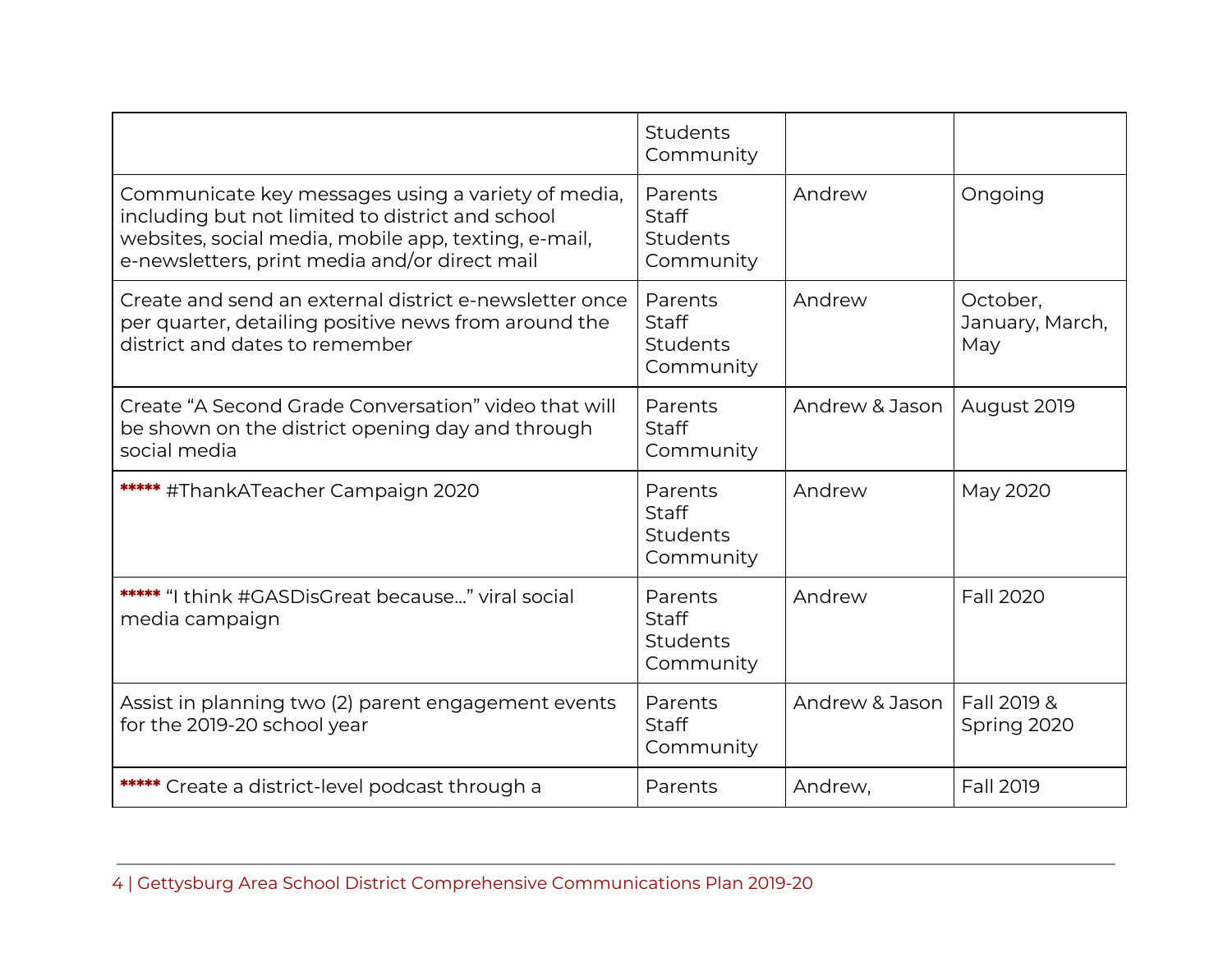| collaborative effort with the high school journalism<br>class          | Staff<br><b>Students</b><br>Community      | Jeremy and<br>high school<br>journalism |         |
|------------------------------------------------------------------------|--------------------------------------------|-----------------------------------------|---------|
| Enhance positive collaboration efforts with media<br>outlets           | Community                                  | Andrew                                  | Ongoing |
| Increase school visitations to at least once per<br>building, per week | Parents<br><b>Staff</b><br><b>Students</b> | Andrew                                  | Ongoing |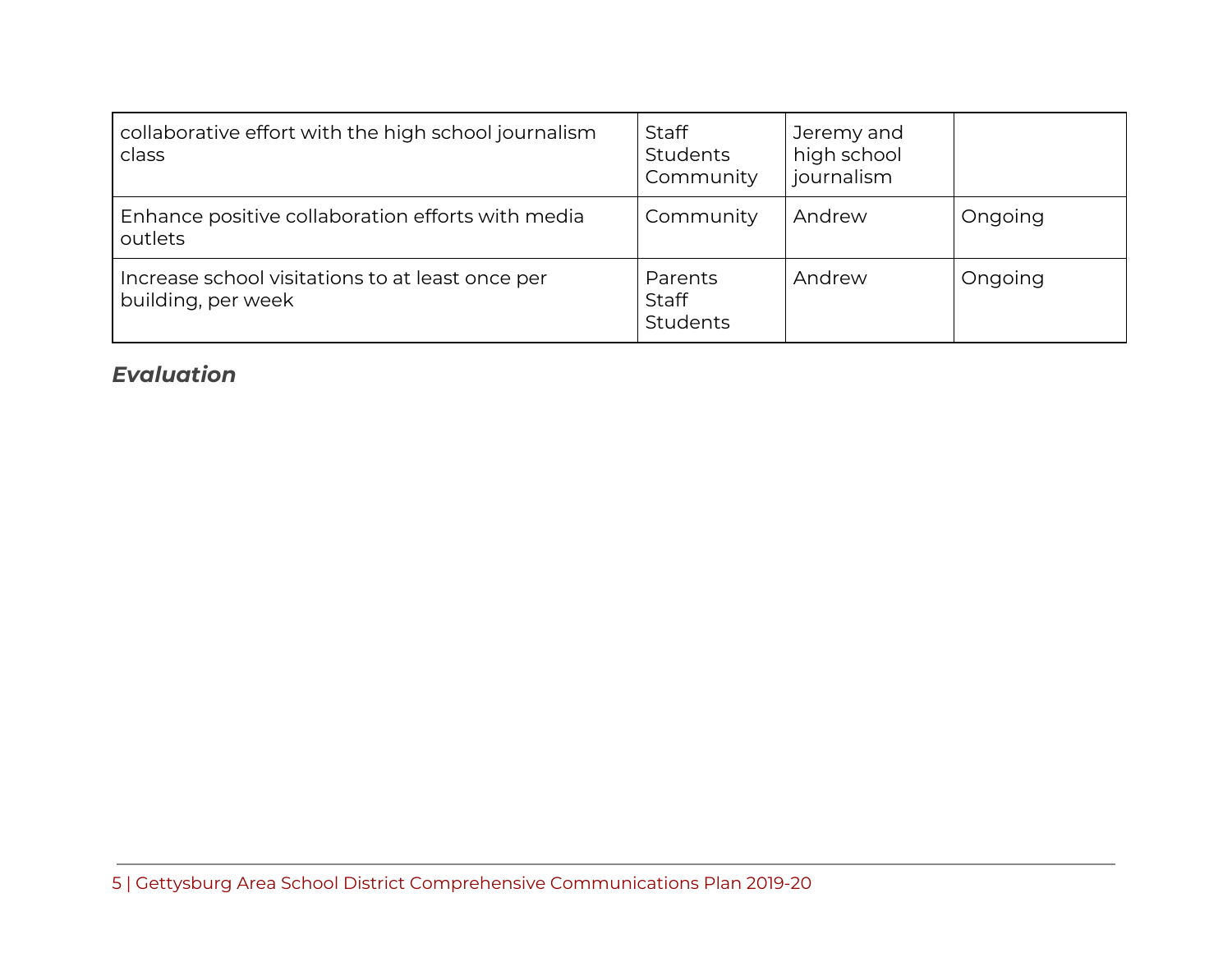**Communications Goal 3**: Establish effective employee communication programs to improve internal communication, employee engagement and district climate.

#### *Objectives*

- Establish opportunities for two-way communication, and expand opportunities for staff to have input in decisions that affect them as measured by qualitative and quantitative data by the end of 2018-2019.
- Increase recognition of employees internally and externally by at least 50%.
- Establish employee satisfaction in the district as measured by qualitative and quantitative data by the end of 2018-2019.

| Strategy                                                                                                                                                         | Audience                                   | Person                     | <b>Timeline</b>                              |
|------------------------------------------------------------------------------------------------------------------------------------------------------------------|--------------------------------------------|----------------------------|----------------------------------------------|
| ***** Create an internal district e-newsletter once per<br>quarter, detailing positive news from around the<br>district.                                         | <b>Staff</b>                               | Andrew                     | October/Novem<br>ber, January,<br>March, May |
| Recognize staff through the "GASD Glows," program<br>(previously the Staff Spotlight)                                                                            | Staff                                      | Andrew &<br>district staff | Monthly                                      |
| ***** Research, set-up and roll-out platform to<br>professional staff for direct communication to parents<br>that provides an alternative to email (e.g. Remind, | Parents<br><b>Staff</b><br><b>Students</b> | Andrew, Ann<br>and coaches | Spring 2020                                  |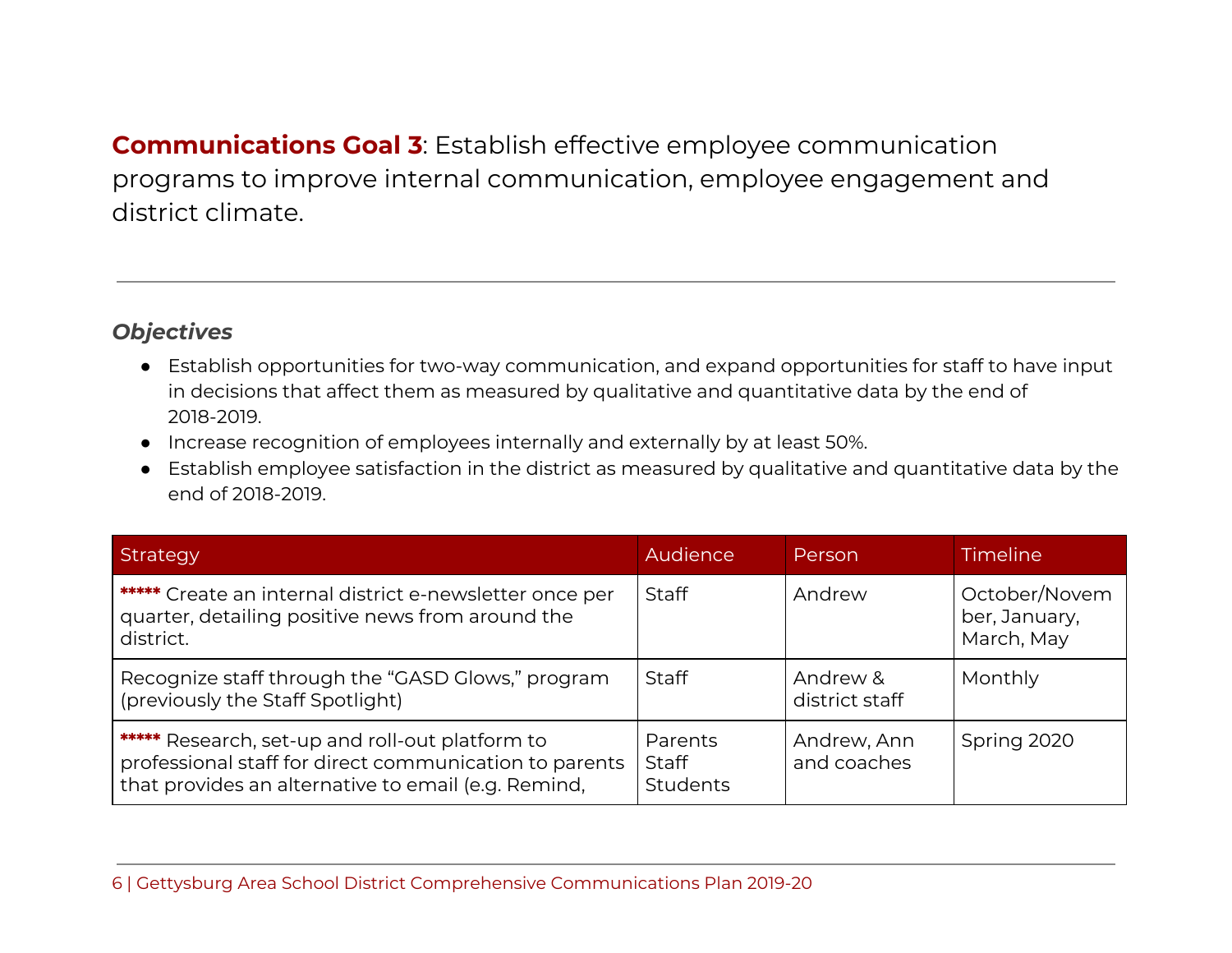| $etc.$ )                                                                                                                                                                |                                                         |                            |                            |
|-------------------------------------------------------------------------------------------------------------------------------------------------------------------------|---------------------------------------------------------|----------------------------|----------------------------|
| Continue using #GASDisGreat hashtag to increase the<br>sense of community feeling                                                                                       | Parents<br><b>Staff</b><br><b>Students</b><br>Community | Andrew &<br>district staff | Ongoing                    |
| ***** Implement an annual staff<br>climate/communication survey to establish baseline<br>data regarding employee satisfaction and preferred<br>methods of communication | <b>Staff</b>                                            | Andrew & Jason             | May 2020                   |
| ***** Create brief opening day video to kick off the<br>school year                                                                                                     | <b>Staff</b>                                            | Andrew &<br>A-Team         | August 2019                |
| Introduce communications coordinator to all new<br>faculty and staff through the generous contribution of<br>gift bags by local merchant                                | <b>Staff</b>                                            | Andrew                     | August -<br>September 2019 |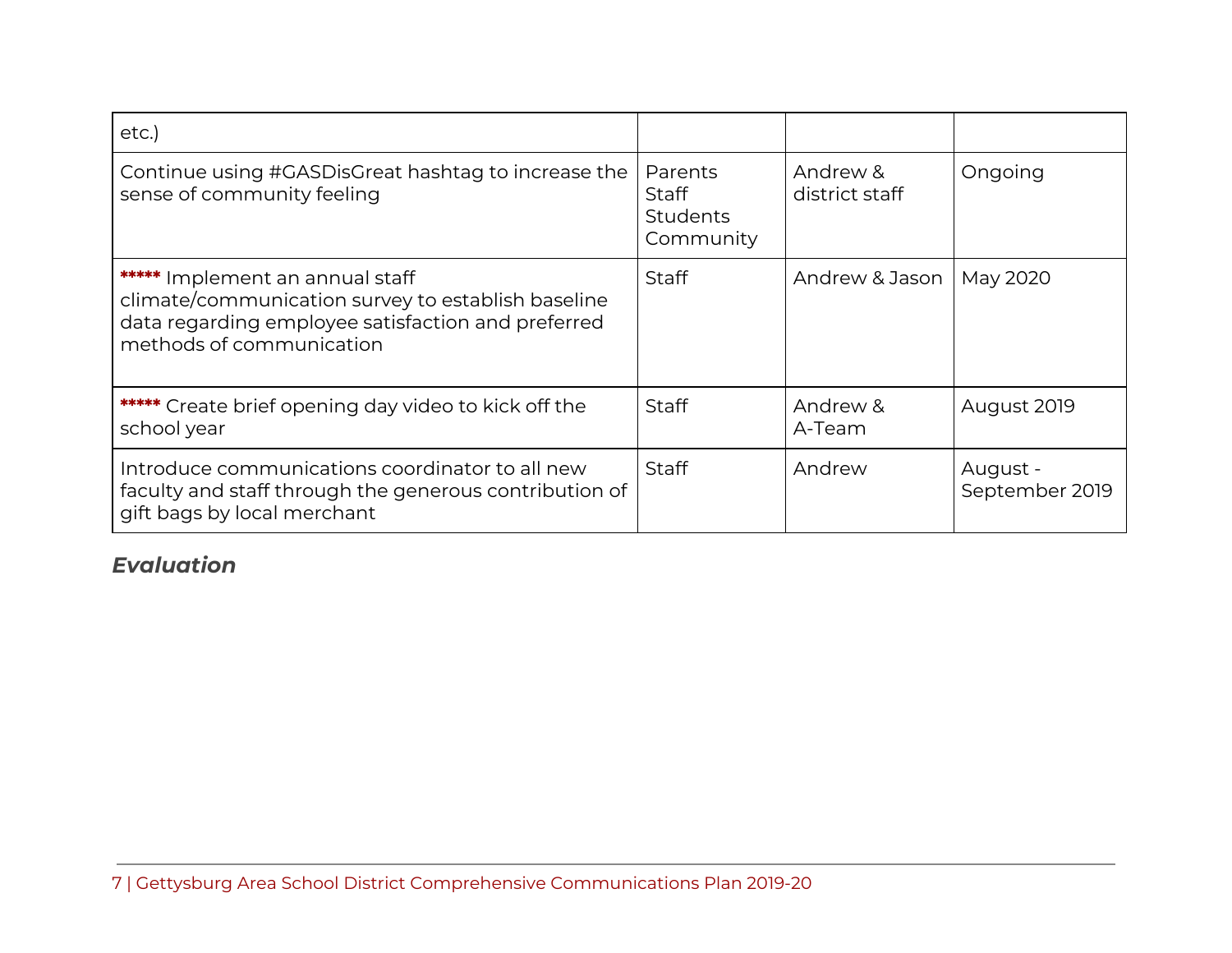**Communications Goal 4**: Expand and promote the Gettysburg Area School District brand and build on image and reputation.

#### *Objectives*

● Establish a single brand representing Gettysburg Area School District.

| <b>Strategy</b>                                                                                                                           | <b>Audience</b>                                                | Person                                  | <b>Timeline</b> |
|-------------------------------------------------------------------------------------------------------------------------------------------|----------------------------------------------------------------|-----------------------------------------|-----------------|
| ***** Lead the district's branding initiative by<br>refreshing or updating the current logo and creating<br>a style guide for consistency | <b>Parents</b><br><b>Staff</b><br><b>Students</b><br>Community | Andrew &<br><b>Brand</b><br>Ambassadors | April 2020      |
| Establish a digital portfolio of the GASD brand                                                                                           | <b>Parents</b><br><b>Staff</b><br><b>Students</b><br>Community | Andrew &<br><b>Brand</b><br>Ambassadors | April 2020      |
| Remove all elements throughout the district that do<br>not represent the established GASD brand                                           | <b>Parents</b><br>Staff<br><b>Students</b><br>Community        | Andrew &<br><b>Brand</b><br>Ambassadors | Fall 2020       |
| Update carousel photos on the website weekly                                                                                              | <b>District</b>                                                | Andrew                                  | Weekly          |
| Rebrand district mobile app in conjunction with                                                                                           | <b>District</b>                                                | Andrew                                  | Summer 2020     |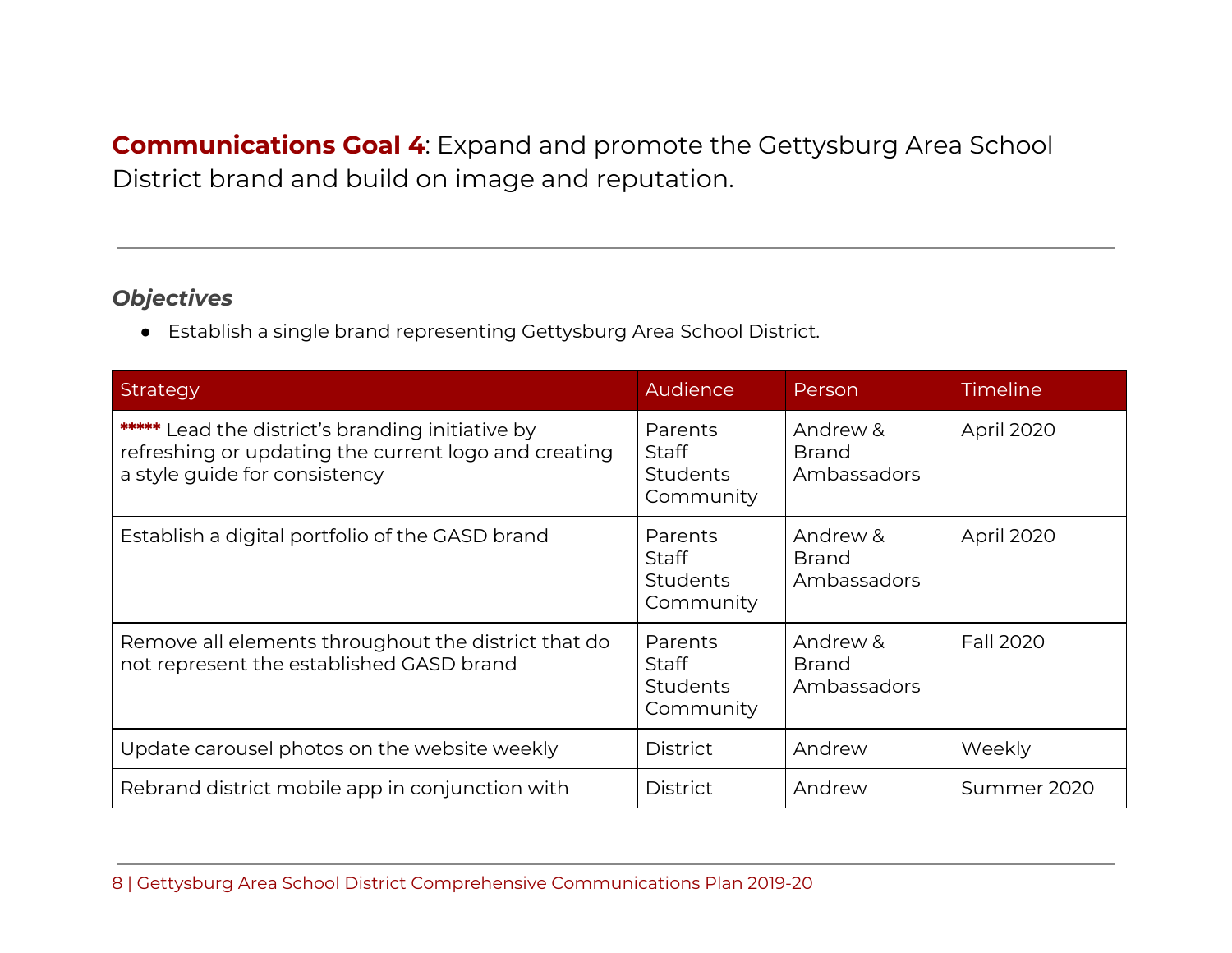| $\sim$<br>.<br>district efforts |
|---------------------------------|
|---------------------------------|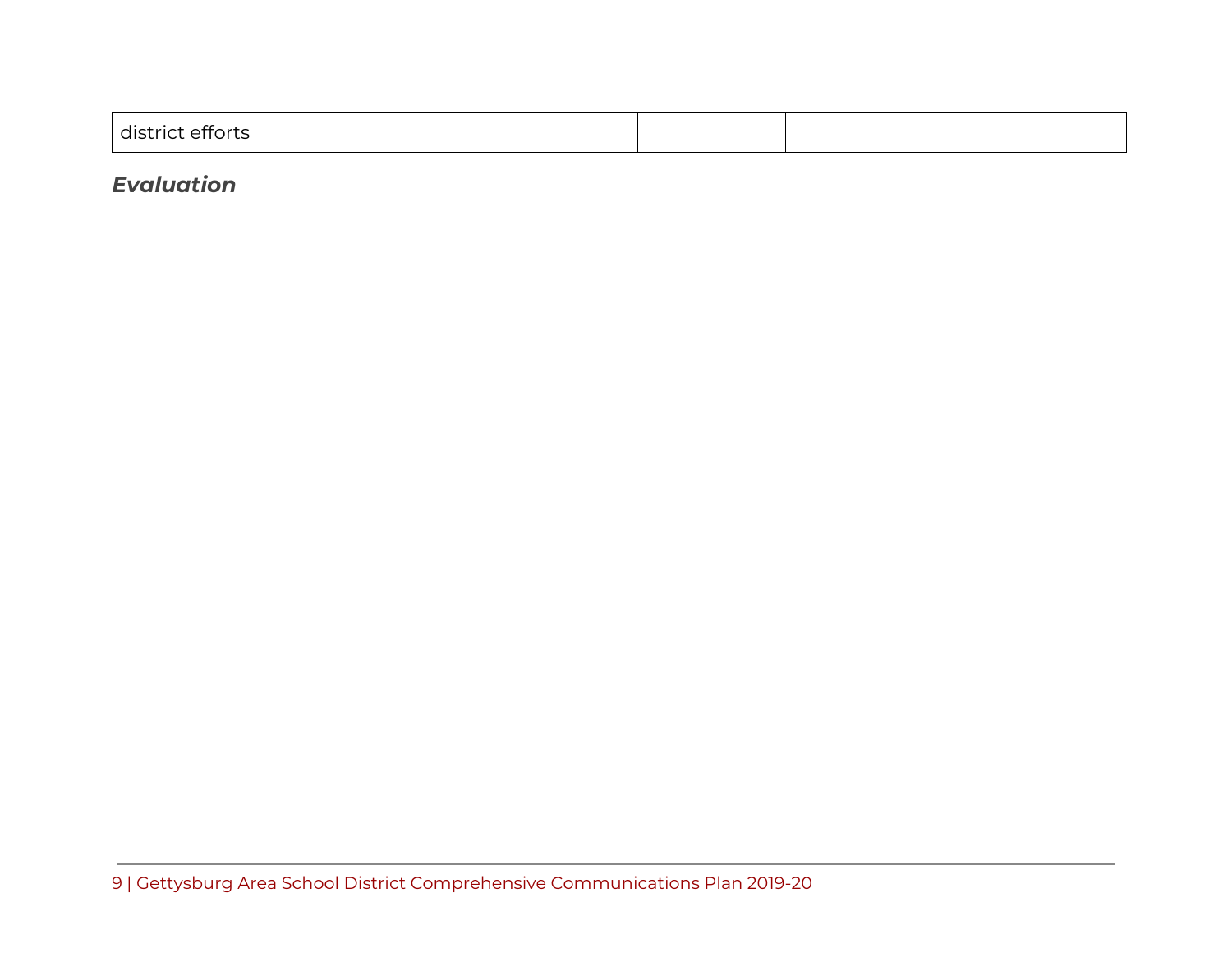**Communications Goal 5**: Coordinate communication, both internally and externally, regarding safety issues and crisis management.

#### *Objectives*

- Respond within two hours, or in a timely manner to any crisis situation that requires mass notification.
- 100% of staff will complete the run, hide, fight online training.
- Revise digital citizenship training for students and staff.

| Strategy                                                                                                                             | Audience                                         | Person                          | <b>Timeline</b>                   |
|--------------------------------------------------------------------------------------------------------------------------------------|--------------------------------------------------|---------------------------------|-----------------------------------|
| Provide regular communication of safety processes<br>and procedures both internally and externally                                   | Parents<br>Staff<br><b>Students</b><br>Community | Andrew & Jason                  | Fall, Spring                      |
| Assist with digital citizenship efforts throughout the<br>district, ensuring we meet the digital accessibility<br>standards          | Staff<br>Students                                | Andrew & Ann                    | Ongoing                           |
| Touch base with or attend at least one safety<br>committee meeting to ensure communication efforts<br>regarding safety are paramount | Parents<br>Staff<br><b>Students</b><br>Community | Andrew &<br>Safety<br>Committee | Anytime during<br>the school year |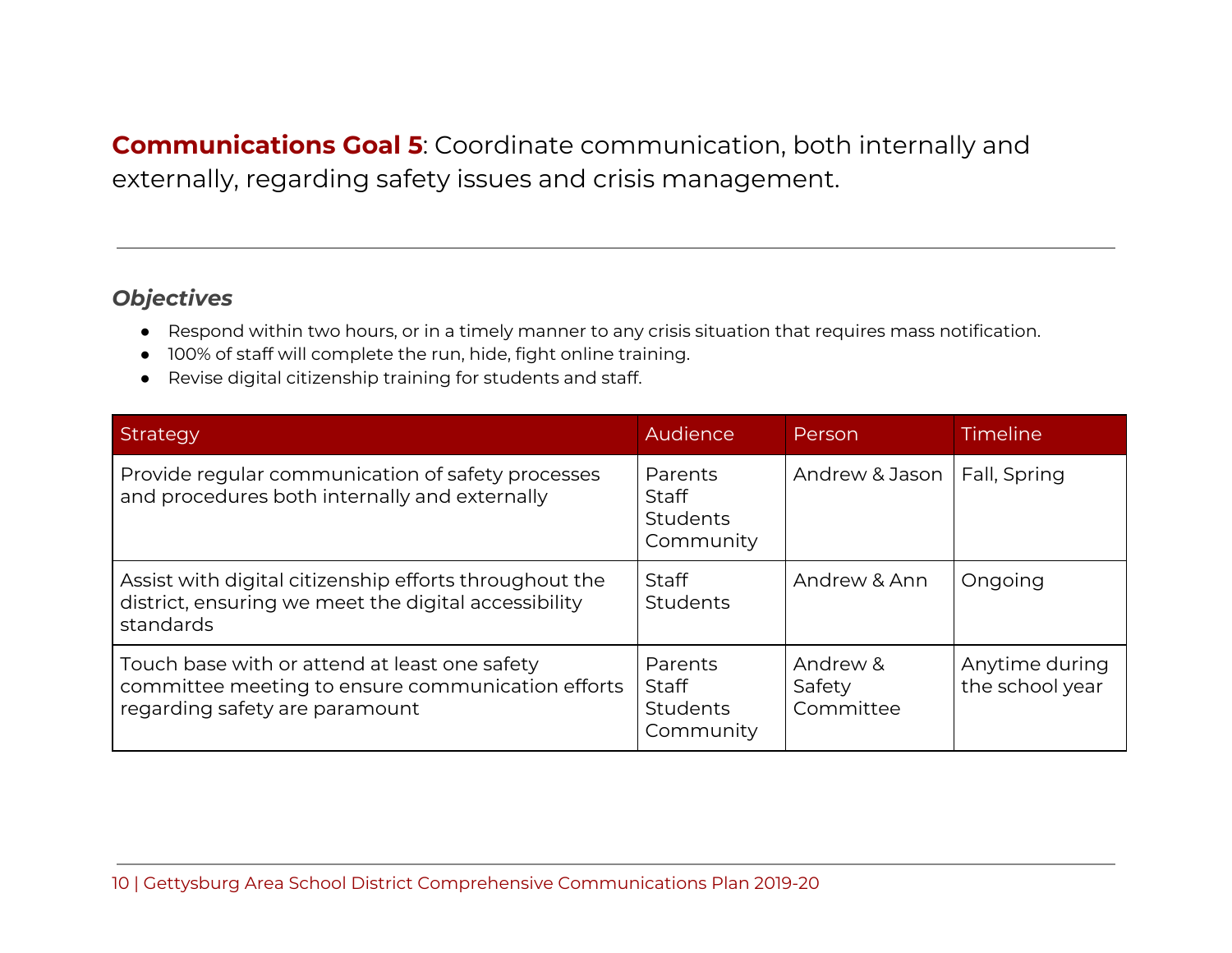#### **\*\*\*\*\* Indicates Brand New Strategy for 2019-20**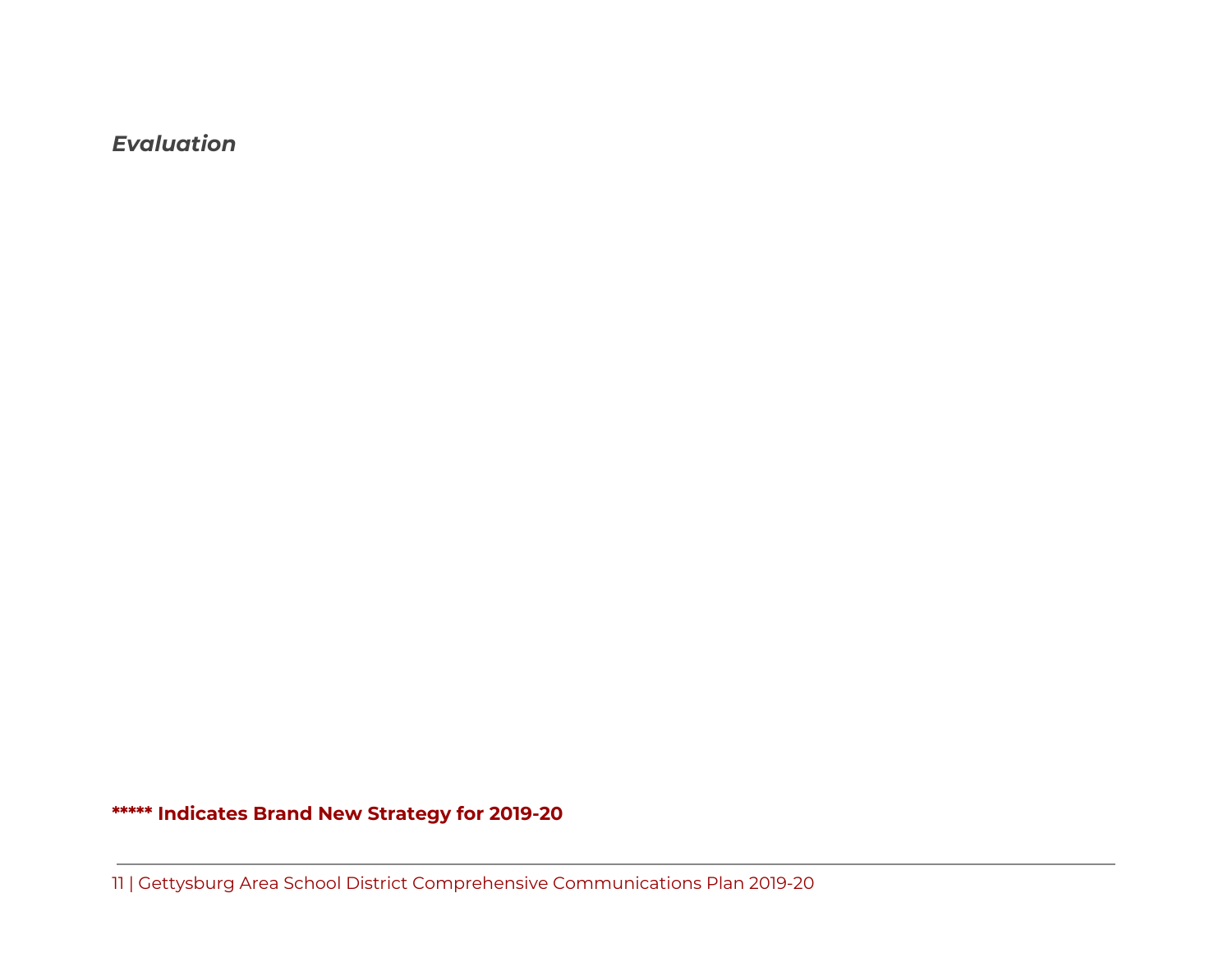### <span id="page-16-0"></span>**APPENDIX**

7 | Gettysburg Area School District Comprehensive Communications Plan 2019-20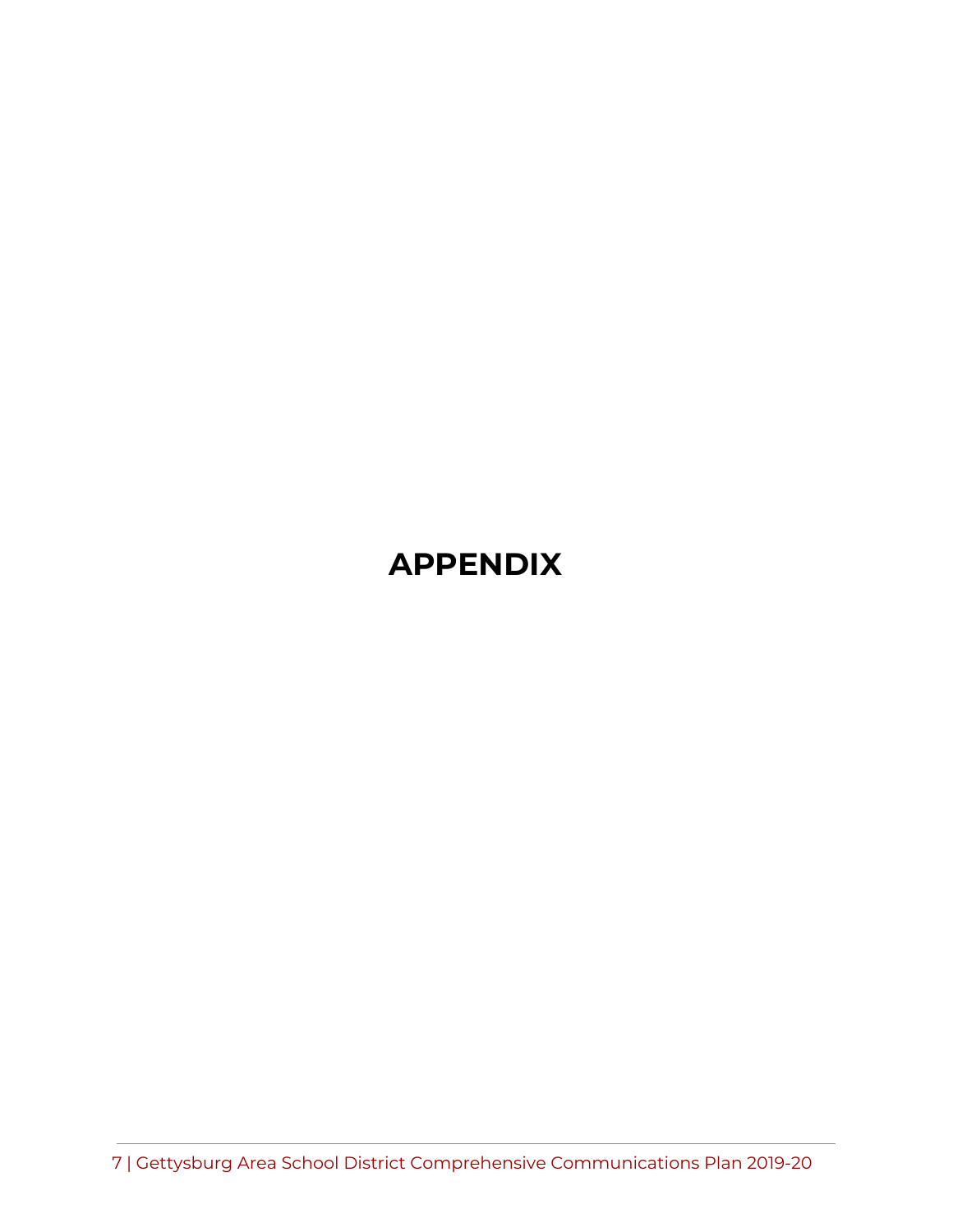# <span id="page-17-0"></span>**WORKING WITH THE MEDIA**

In accordance with [Board](http://go.boarddocs.com/pa/gett/Board.nsf/goto?open&id=A4UM6V536476) Policy 911, Gettysburg Area School District Communications works with the media on a regular basis. Our goal is to be helpful and provide information in a timely, transparent manner.

### **When the Media Calls**

To protect our students' privacy and ensure that reporters receive all information needed, staff are instructed to direct all inquiries to the Communications Coordinator.

Personnel authorized to speak to the media include Communications Coordinator, Superintendent, Assistant Superintendent, Board of Education, Athletic Director and other staff as determined on a case-by-case basis.

### **Media Permission**

Staff are familiar with students' media permission status, which is listed on the staff resources page under Communications. All parents/guardians must opt-out of these permissions at the beginning of each school year or when a student begins enrollment within the district.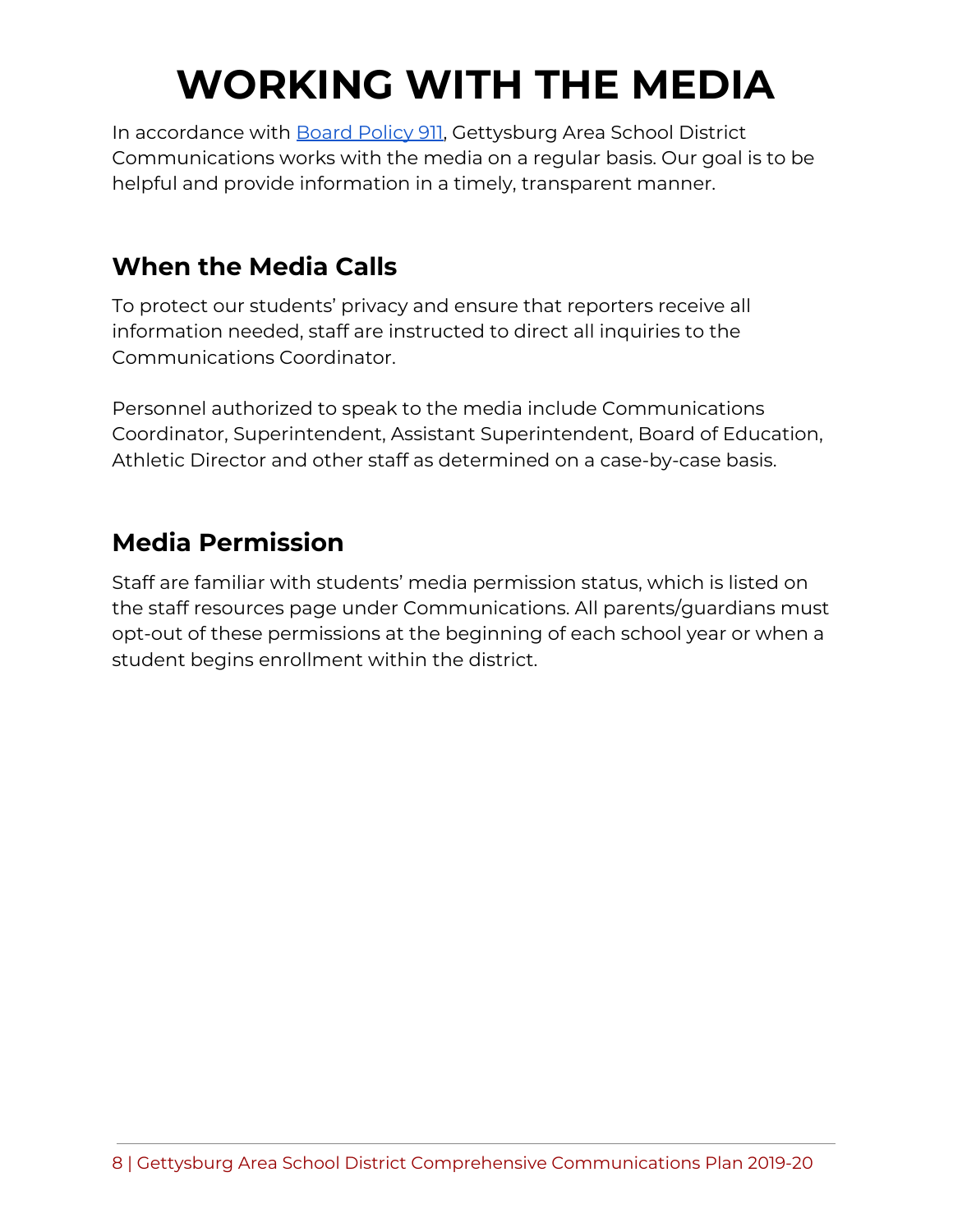# <span id="page-18-0"></span>**SOCIAL MEDIA POLICY GUIDELINES, TIPS AND RESOURCES**

The Gettysburg Area School District encourages the appropriate use of social media for professional learning, sharing of resources, and highlighting the great things that are happening within the district. Staff is expected to use social media in a professional and appropriate manner, just as expected in the [Pennsylvania](https://www.pacode.com/secure/data/022/chapter235/chap235toc.html) Code of Professional Practice and Conduct for Educators.

The Social Media Policy (Board Policy 815.1) should be viewed along with the Responsible Use of Electronic Resources, E-mail, and the GASD Network Policy (Board Policy 815). The Social Media Policy is an extension to the Responsible Use Policy (RUP). Here are some highlights from the Social Media Policy:

- No one is monitoring social media accounts. In the RUP, it states in the confidentiality section that "authorized network administrators...will not indiscriminately read electronic mail or information...without just cause." An account would only be accessed if required by law, needed for an investigation, or to protect the account from hackers.
- If your account is considered a district account, then be sure to make it a limited forum (public may comment with guidelines) or a non-public (public may not comment) forum. In order to make your account a limited forum, include this [link](https://www.gettysburg.k12.pa.us/Page/2393) to the district's guidelines for Public Comment on Social Media in the about section and/or pin a post with this link to the top, so all users see it at all times.
- Staff should not text or direct message students or parents. There may be exceptions to this (e.g. field trips, trips abroad). These exceptions should be discussed with a building administrator prior to using texts with students/parents in this situation. Secondary staff should use Gmail, It's Learning and skyward to communicate with students and elementary staff should use Gmail. Staff should coach and redirect students and parents to use these resources for communication. At this time teachers may continue to use apps like Remind/Seesaw for school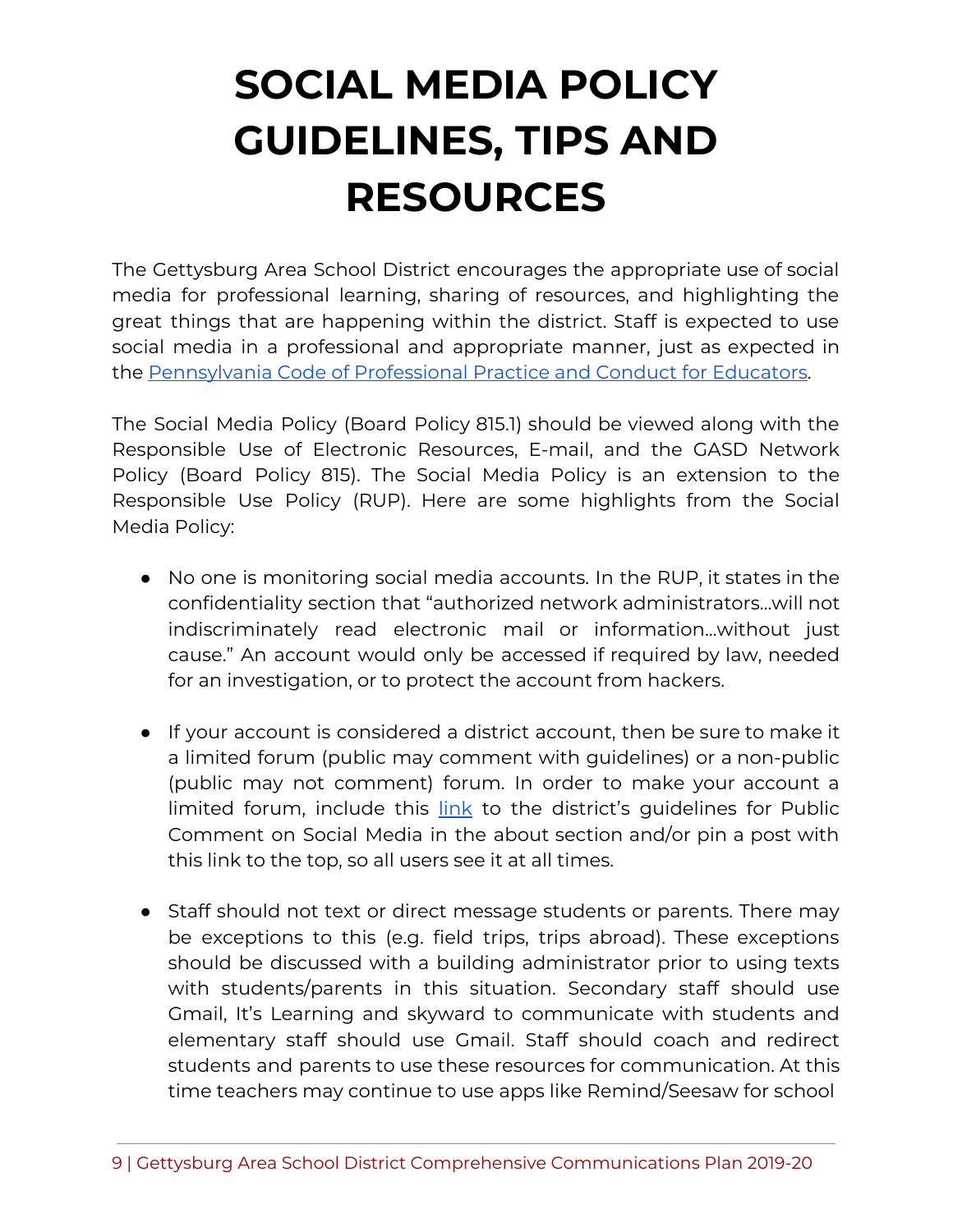business; however, please stay tuned for any changes or updates for these classroom management/communication apps.

- Staff should **NOT** tag individual students. It is fine to tag district accounts, organizations, clubs, third-party social media accounts, etc. Hashtags, such as #GASDisGreat and #WarriorWay (others created around an event/focus) are fine to use in social media posts.
- Staff must follow building procedures to check that students' photographs can be shared online. Building office staff should have an up-to-date media opt-out list for the building.

#### **Additional Tips and Resources**

- The designation of a social media account is determined by the individual. If an individual decides he/she has a personal account, then it is recommended to remove Gettysburg Area School District (or any other school building) as your place of work or your about/bio information. Staff can create two separate accounts for personal and professional, except when the resource's terms of service (sometimes privacy policy) does not allow two separate accounts (e.g. Facebook). Please read carefully the terms of service and privacy policy for each application.
- If a student or parent messages on a Facebook Page, an automatic response can be set up to redirect them to use your email. This feature is called the Response Assistant and can be found under the Page Settings under Messaging. Click [here](https://drive.google.com/file/d/15emyATH6FiVHF8LQ2oF2lesregZSDN3a/view?usp=sharing) to see a quick tutorial on how to set up this feature.
- It is strongly encouraged to utilize privacy settings on personal and district social media accounts. Be sure to check all privacy setting areas in each application. For example, Facebook has multiple security setting layers.
- Staff should consider waiting to friend/connect with students until after they graduate.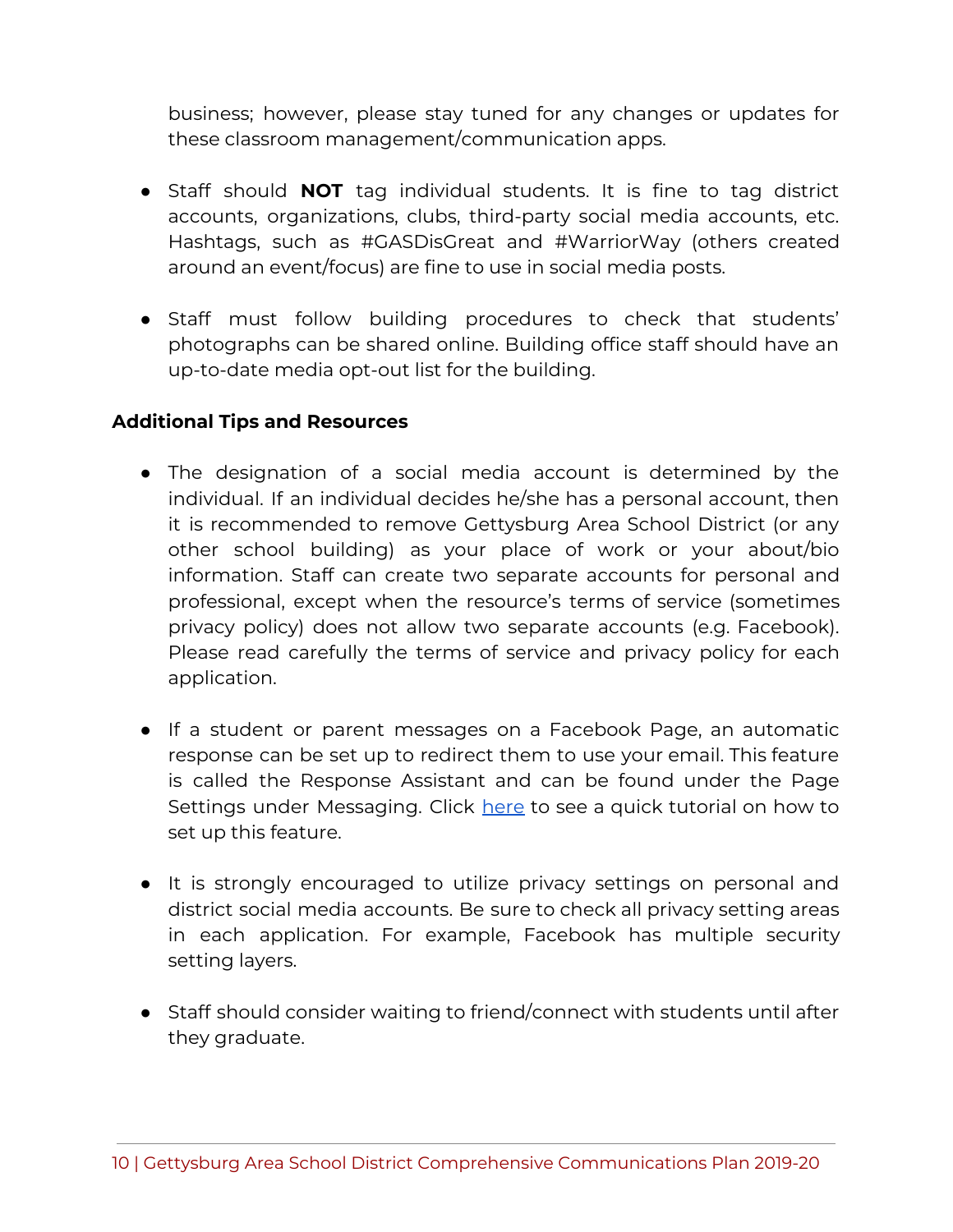- If students/parents request to use text messaging, this can be done via email. Staff need to know each student's carrier, but can then create this new phone email in their contacts, so they don't need to know each carrier's address. As an example, you can text someone with his/her phone number and his/her carrier's email address, e.g. number@vzwpix.com. Click [here](https://20somethingfinance.com/how-to-send-text-messages-sms-via-email-for-free/) to see how to set up this feature.
- PSEA's Safe Social Media for [Educators](https://archive.psea.org/general.aspx?id=828)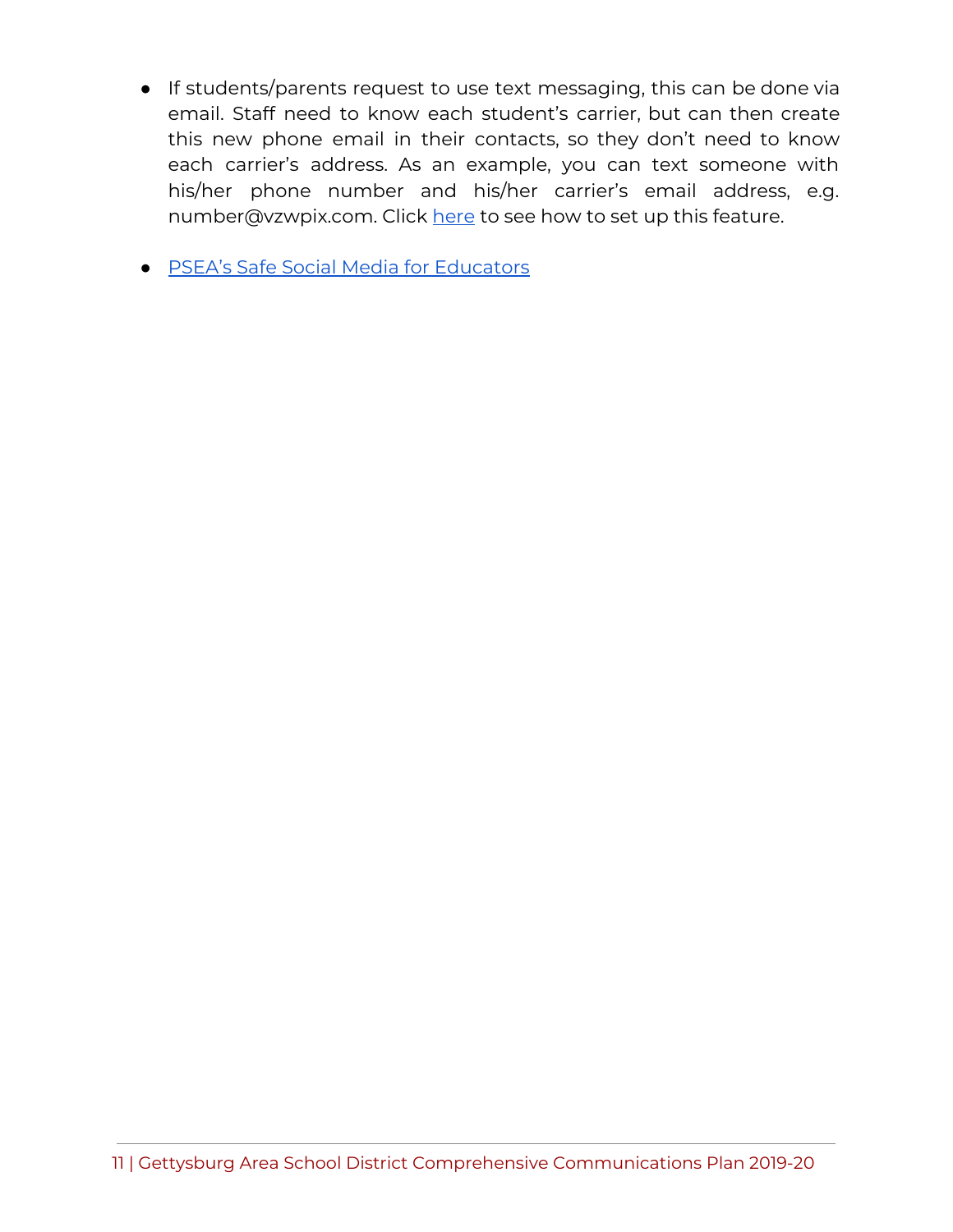## **GUIDE TO RESPONDING ONLINE**

<span id="page-21-0"></span>Seeing negative or false comments about our district can be frustrating, but responding with another comment isn't always the answer. Follow this guide to decide what to do next to best represent our district -- and never hesitate to reach out to the communications director at ext. 1218 for support.



### **BEFORE YOU RESPOND...**

If you see a post about a district- or school-level issue that could create mass concern — or if you have questions about any online comment situation — contact your supervisor or the communications director FIRST. And in all cases...

- Be transparent by stating your connection to the school.
- Cite your sources by using hyperlinks, video, images, or other references.
- Take your time to think through your response. Don't rush.
- Respond in a tone that reflects the professionalism, empathy, and mission of your school.
- · Give thought to the most effective type of response. Don't debate an issue or get into a negative conversation online. If appropriate, contact the commenter privately for a resolution and follow up online with an update or apology.

#### 12 | Gettysburg Area School District Comprehensive Communications Plan 2019-20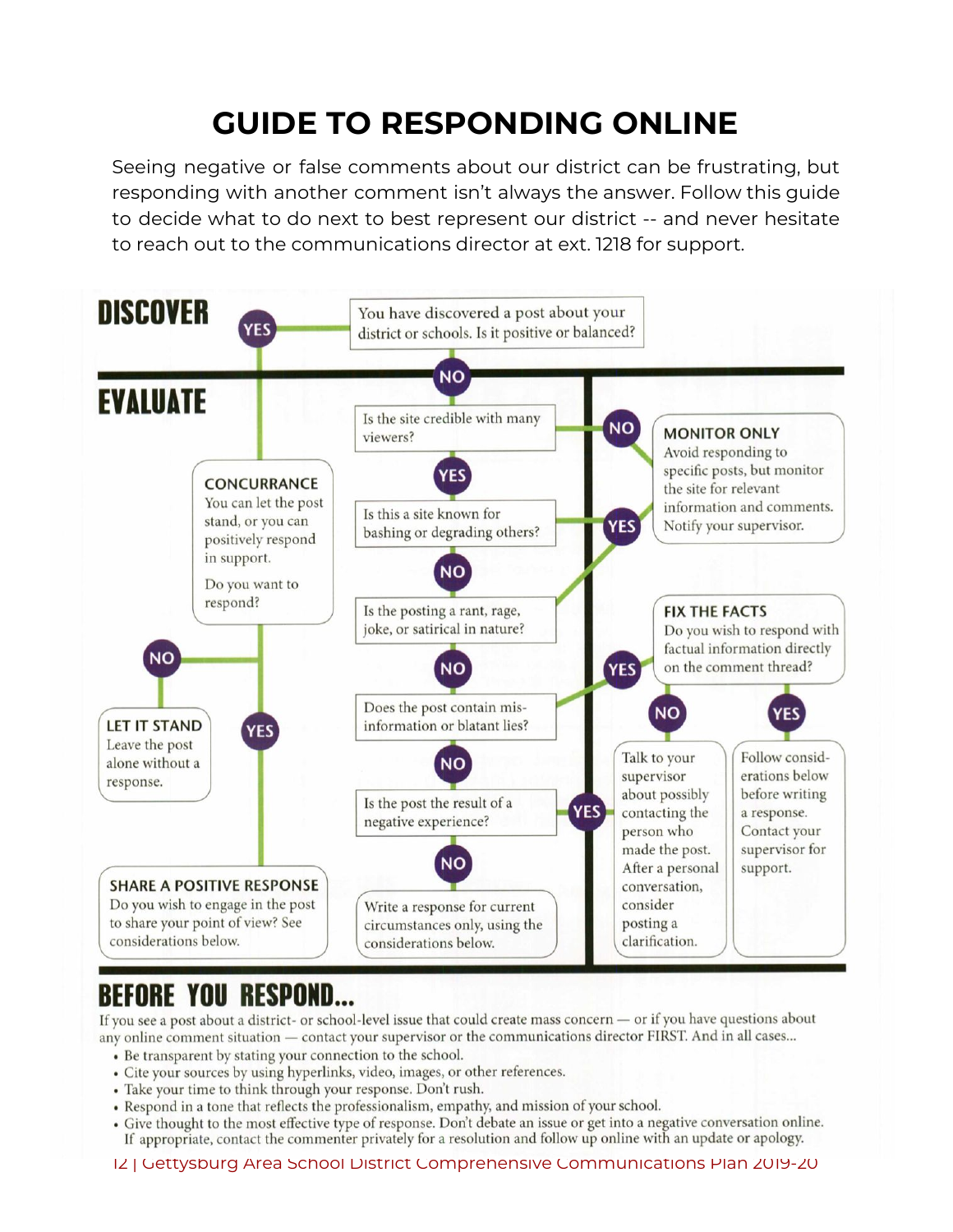# <span id="page-22-0"></span>**CRISIS/EMERGENCY COMMUNICATIONS PLAN**

This section will go here when it is implemented.